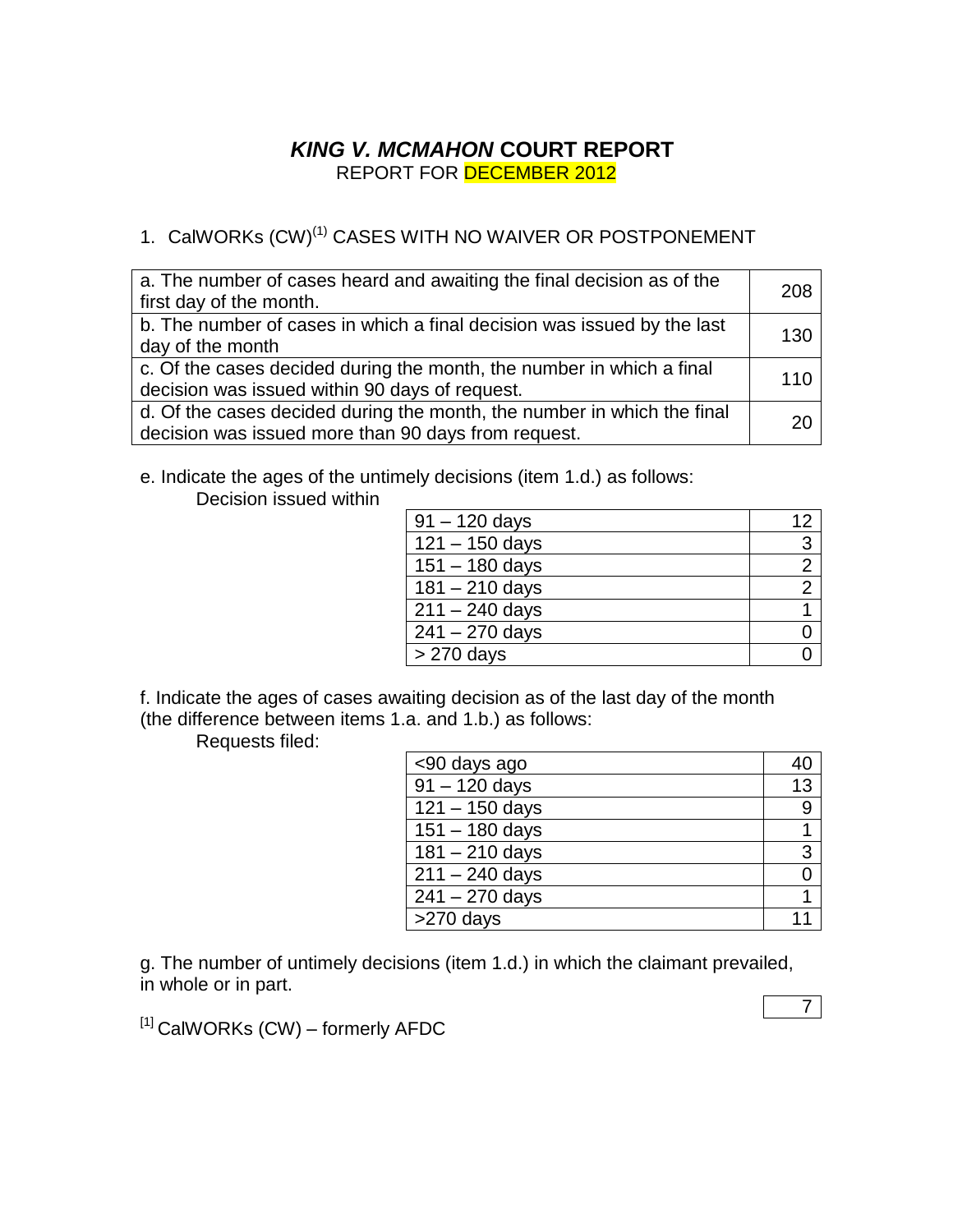## CW ONLY CASES WITH POST HEARING CONTINUANCE (WAIVER)

| a. The number of cases heard and awaiting final decision as of the first<br>day of the month. | 16 |
|-----------------------------------------------------------------------------------------------|----|
| b. The number of cases in which the final decision was issued by the last                     |    |
| day of the month.                                                                             |    |
| c. Of the cases decided during the month, the number in which the final                       | っ  |
| decision was issued within 90 days of request.                                                |    |
| d. Of the cases decided during the month, the number in which the final                       |    |
| decision was issued more than 90 days from request.                                           |    |

#### e. Indicate the age of the untimely decisions (item 2.d.) as follows:

Decisions issued within

| $91 - 120$ days    |  |
|--------------------|--|
| $121 - 150$ days   |  |
| $151 - 180$ days   |  |
| $181 - 210$ days   |  |
| $211 - 240$ days   |  |
| $241 - 270$ days   |  |
| More than 270 days |  |

f. Indicate the age of cases awaiting decision as of the last day of the month (the difference between items 2.a. and 2.b.) as follows:

Request filed:

| <90 days ago              | 9              |
|---------------------------|----------------|
| $\frac{1}{91} - 120$ days | $\overline{2}$ |
| $121 - 150$ days          |                |
| $151 - 180$ days          |                |
| $181 - 210$ days          |                |
| $211 - 240$ days          |                |
| $241 - 270$ days          |                |
| $>270$ days               |                |

g. The number of untimely decisions (item 3.d.) in which the claimant prevailed, in whole or in part.

1

• In those cases where the hearing was continued on the motion of the Administrative Law Judge prior to the close of the record or the record remained open after the hearing for submission of evidence, the number of days (1 day or greater) for continuance or holding the record open are computed as an extension to the 60 / 90 days from the date of the hearing request prior to indicating the age of a case having a post hearing continuance.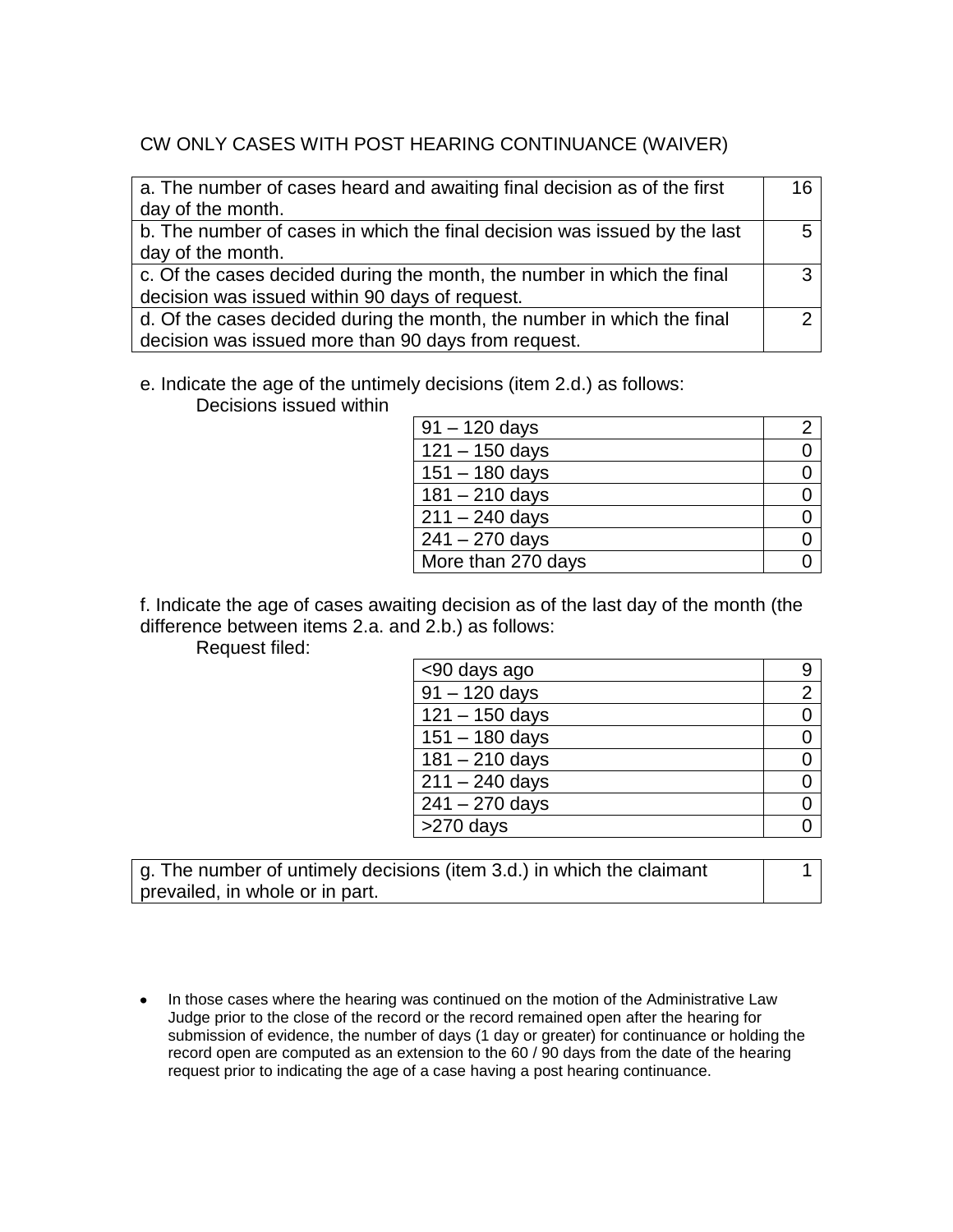## CW CASES WITH PREHEARING POSTPONEMENT

| a. The number of cases heard and awaiting final decision as of the first  | 101 |
|---------------------------------------------------------------------------|-----|
| day of the month.                                                         |     |
| b. The number of cases in which the final decision was issued by the last | 56  |
| day of the month.                                                         |     |
| c. Of the cases decided during the month, the number in which the final   |     |
| decision was issued within 90 days of request.                            |     |
| d. Of the cases decided during the month, the number in which the final   | 16  |
| decision was issued more than 90 days from request.                       |     |

e. Indicate the age of the untimely decisions (item 3.d.) as follows:

Decisions issued within

| $91 - 120$ days    |  |
|--------------------|--|
| $121 - 150$ days   |  |
| $151 - 180$ days   |  |
| $181 - 210$ days   |  |
| $211 - 240$ days   |  |
| $241 - 270$ days   |  |
| More than 270 days |  |

f. Indicate the age of cases awaiting decision as of the last day of the month (the difference between items 3.a. and 3.b.) as follows:

Request filed:

| <90 days ago     | 23             |
|------------------|----------------|
| $91 - 120$ days  | 6              |
| $121 - 150$ days | $\overline{2}$ |
| $151 - 180$ days | 4              |
| $181 - 210$ days | 3              |
| $211 - 240$ days | ი              |
| $241 - 270$ days |                |
| >270 days        |                |

g. The number of untimely decisions (item 3.d.) in which the claimant prevailed, in whole or in part.

5